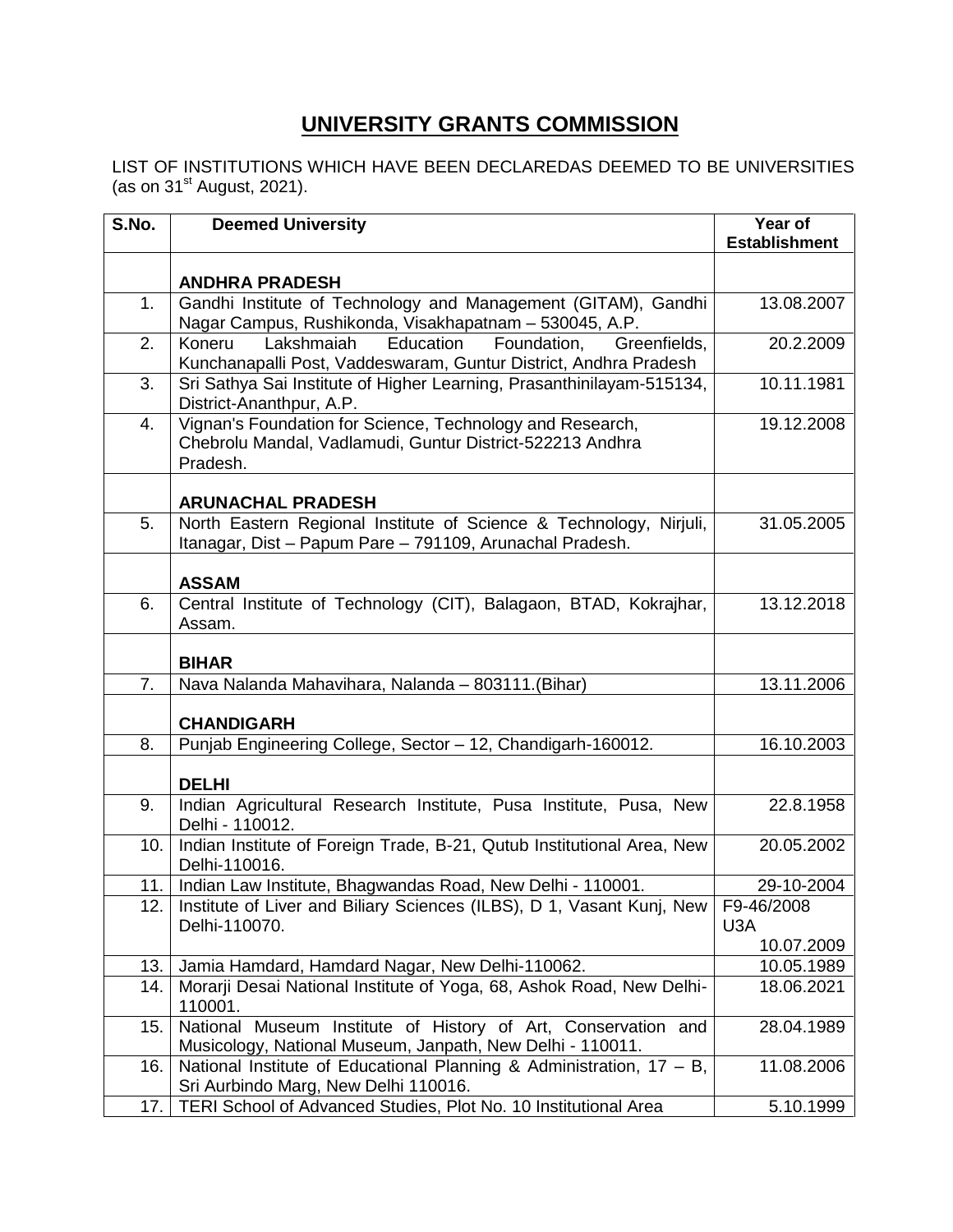|      | Vasant Kunj, New Delhi - 110070.                                                        |            |
|------|-----------------------------------------------------------------------------------------|------------|
|      |                                                                                         |            |
|      | <b>GUJRAT</b>                                                                           |            |
| 18.  | Gujarat Vidyapith, PO Navjivan, Ashram Road, Ahmedabad-380014,                          | 16.07.1963 |
| 19.1 | Gujarat.<br>National Rail and Transportation Institute (NRTI), Nair Campus,             | 26.07.2018 |
|      | Lalbaug, Vadodara, Gujarat                                                              |            |
| 20.1 | Sumandeep Vidyapeeth, Village - Piparia, Taluka Vaghodia, District -                    | 17.01.2007 |
|      | Vadodara, Gujarat.                                                                      |            |
|      |                                                                                         |            |
|      | <b>HARYANA</b>                                                                          |            |
| 21.  | Maharishi Markandeshwar, Mullana, Ambala, Haryana.                                      | 12.06.2007 |
| 22.  | Lingaya's Vidyapeeth, Nachaull, Old Faridabad-Jasana<br>Road,                           | 05.01.2009 |
|      | Faridabad - 121002.                                                                     |            |
| 23.  | National Brain Research Centre, S.C.O, 5, 6, 7, Sector 15 (2), NH 8,                    | 20.05.2002 |
| 24.  | Gurgaon, Haryana-122 050.<br>National Dairy Research Institute, Karnal-132001, Haryana. | 28.03.1989 |
| 25.  | Manav Rachna International Institute of Research & Studies, Sector-                     | 21.10.2008 |
|      | 43, Delhi-Surajkund Road, Faridabad, Haryana                                            |            |
| 26.  | Food Technology<br>Entrepreneurship<br>National<br>Institute<br>of<br>&                 | 08.05.2012 |
|      | Management (NIFTEM), Plot No 97, Sector - 56, HSIIDC Industrial                         |            |
|      | Estate, 131028, Dist., Kundli, Haryana                                                  |            |
|      |                                                                                         |            |
|      | <b>JHARKHAND</b>                                                                        |            |
| 27.  | Birla Institute of Technology, Mesra, Ranchi-835 215, Jharkhand.                        | 28.08.1986 |
|      | <b>JAMMU &amp; KASHMIR</b>                                                              |            |
| 28.1 | Central Institute of Buddhist Studies (CIBS), Choglamsar, Leh                           | 15.01.2016 |
|      | (Ladakh), Jammu & Kashmir.                                                              |            |
|      |                                                                                         |            |
|      | <b>KARNATAKA</b>                                                                        |            |
| 29.1 | B.L.D.E., Smt. Bagaramma Campus, Bijapur-586103, Karnataka                              | 29.02.2008 |
| 30.1 | Christ, Hosur Road, Bangalore - 560029, Karnataka.                                      | 22.07.2008 |
| 31.  | Indian Institute of Science, Bangalore-560 012, Karnataka.                              | 12.05.1958 |
| 32.  | International Institute of Information Technology, 26/c, Opp. Infosys                   | 28.02.2005 |
|      | Electronic City,<br>Hosur<br>Road,<br>Bangalore-560100,<br>$(Gate-1),$                  |            |
|      | Karnataka.<br>Jain, 91/2, Dr. A.N. Krishna Rao Road, V.V. Puram, Bangalore,             | 19.12.2008 |
| 33.  | Karnataka.                                                                              |            |
| 34.  | JSS Academy of Higher Education and Research, Jagadguru Dr. Sri                         | 28.05.2008 |
|      | Shivarathri Rajendra Circle, Ramanuja Road, Mysore - 570004,                            |            |
|      | Karnataka.                                                                              |            |
| 35.  | Jawaharlal Nehru Centre for Advanced Scientific Research, Jakkur                        | 17.08.2002 |
|      | Campus, Jakkur, Bangalore-560064, Karnataka.                                            |            |
| 36.  | K.L.E. Academy of Higher Education and Research, J.N.Medical                            | 13.4.2006  |
|      | College Campus, Belgaum (Karnataka)                                                     |            |
| 37.  | Manipal Academy of Higher Education, Madhav Nagar, Udupi,<br>Manipal-576104, Karnataka. | 1.06.1993  |
|      |                                                                                         |            |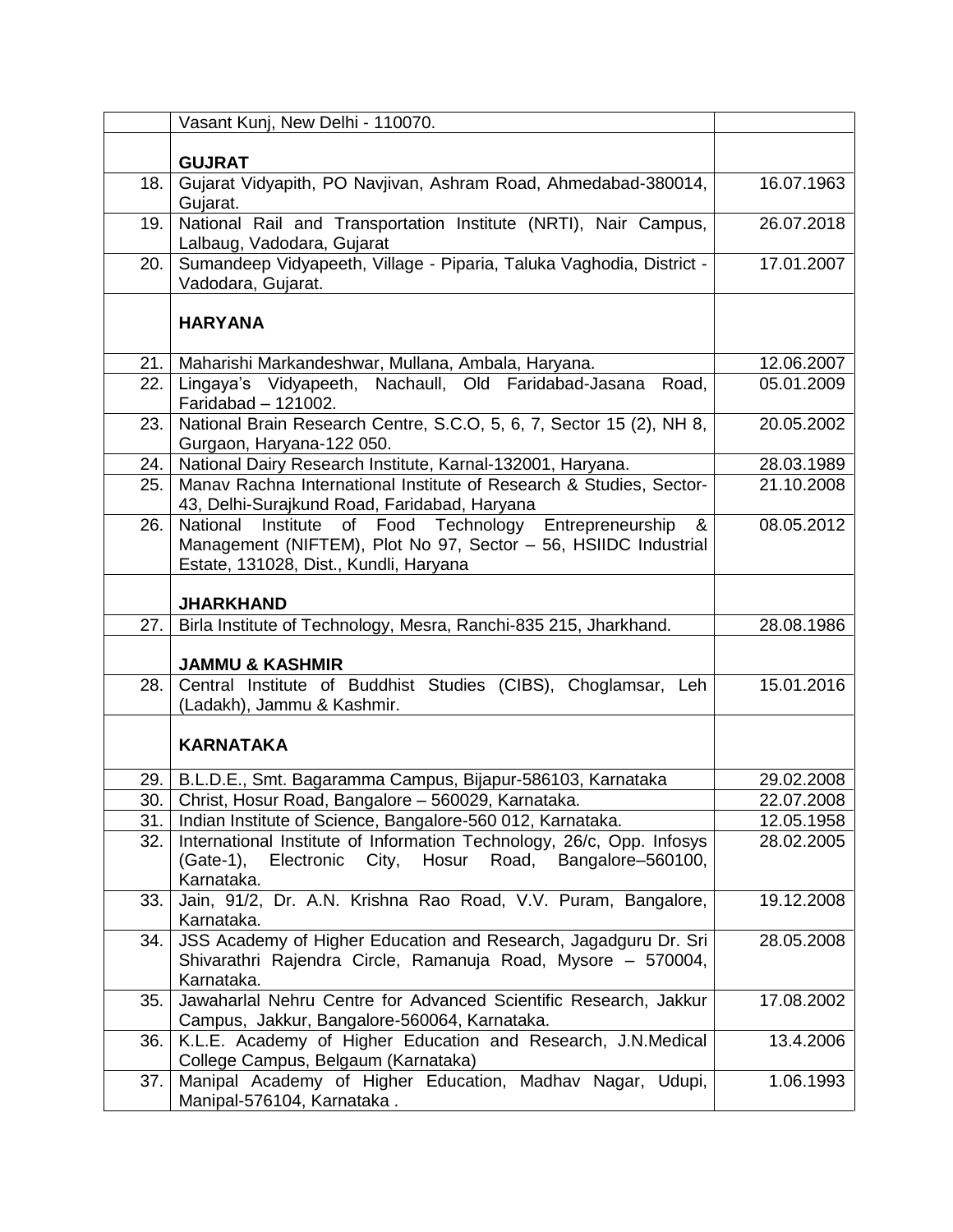| 38. | NITTE, Mangalore 575003, Karnataka                                                                                  | 04.06.2008 |
|-----|---------------------------------------------------------------------------------------------------------------------|------------|
| 39. | Sri Devraj Urs Academy of Higher Education and Research, B. H.                                                      | 25.05.2007 |
|     | Road, Tamaka, Kolar - 563101, Karnataka.                                                                            |            |
| 40. | Sri Siddhartha Academy of Higher Education, Tumkur District - 572                                                   | 30.05.2008 |
|     | 102, Karnataka.                                                                                                     |            |
| 41. | Swami Vivekananda Yoga Anusandhana Sansthana, No. 9,                                                                | 08.05.2001 |
|     | Appajappa Agrahara, Chamarajpet, Bangalore - 560 018, Karnataka.                                                    |            |
| 42. | Yenepoya, Mangalore, Karnataka                                                                                      | 27.02.2008 |
|     |                                                                                                                     |            |
|     | <b>KERALA</b>                                                                                                       |            |
| 43. | Kerala Kalamandalam, Vallathol Nagar, Cheruthuruthy - 679 531,                                                      | 14.03.2006 |
|     | via Thrissur, Kerala                                                                                                |            |
| 44. | Indian Institute of Space Science and Technology,                                                                   | 03.07.2008 |
|     | Thiruvananthapuram, Kerala.                                                                                         |            |
| 45. | Chinmaya Viswavidyapeeth, Ernakulam, Kerala                                                                         | 16.01.2017 |
|     | <b>MADHYA PRADESH</b>                                                                                               |            |
| 46. | Lakshmibai National Institute of Physical Education, Shakti Nagar,                                                  | 21.09.1995 |
|     | Gwalior-474 002, M.P.                                                                                               |            |
|     |                                                                                                                     |            |
|     | <b>MAHARASHTRA</b>                                                                                                  |            |
| 47. | Bharati Vidyapeeth, Bharati Vidyapeeth Kadam Plaza, Bharati                                                         | 26.04.1996 |
|     | Vidyapeeth Campus, Katraj, Pune, Maharashtra 441046                                                                 |            |
| 48. | Central Institute of Fisheries Education, Fisheries University Road, 7                                              | 27.03.1989 |
|     | Bungalows, Andheri West, Mumbai-400 061, Maharashtra.                                                               |            |
| 49. | D.Y. Patil Educational Society, Line Bazar, Kasaba, Bavada,                                                         | 01.09.2005 |
|     | Kolhapur – 416006, (Maharashtra)                                                                                    |            |
| 50. | Datta Meghe Institute of Medical Sciences, Atrey Layout, Pratap                                                     | 24.05.2005 |
|     | Nagar, Nagpur-440022 (Maharashtra).                                                                                 |            |
| 51. | Deccan College Postgraduate & Research Institute, Yerwada, Pune-                                                    | 5.03.1990  |
|     | 411 006, Maharashtra.                                                                                               |            |
| 52. | Dr. D.Y. Patil Vidyapeeth, Sant Tukaram Nagar, Pimpri, Pune-411                                                     | 11.01.2003 |
|     | 018, Maharashtra.                                                                                                   |            |
| 53. | Gokhale Institute of Politics & Economics, BMC College Road,                                                        | 07.05.1993 |
|     | Deccan Gymkhana, Pune-411004, Maharashtra.                                                                          |            |
| 54. | Homi Bhabha National Institute, Regd. Office: Knowledge<br>Management Group, Bhabha Atomic Research Centre, Central | 03.06.2005 |
|     | Complex, Mumbai-400085, Maharashtra.                                                                                |            |
| 55. | Indira Gandhi Institute of Development Research, General Vaidya                                                     | 5.12.1995  |
|     | Santosh<br>Nagar, Goregaon East, Mumbai -<br>Marg,<br>400065,                                                       |            |
|     | Maharashtra.                                                                                                        |            |
| 56. | Defence Institute of Advanced Technology, Girinagar, Pune - 411025,                                                 | 10.09.1999 |
|     | Maharashtra.                                                                                                        |            |
| 57. | International Institute for Population Sciences, Govandi Station Road,                                              | 31.07.1985 |
|     | Deonar, Mumbai-400088, Maharashtra.                                                                                 |            |
| 58. | Institute of Chemical Technology, Matunga, Mumbai, Maharashtra.                                                     | 12.09.2008 |
| 59. | Krishna Institute of Medical Sciences, Malka Pur, Karad, Distt. Satara                                              | 24.05.2005 |
|     | Maharashtra.                                                                                                        |            |
| 60. | MGM Institute of Health Sciences, MGM Campus, Sector - 18,                                                          | 30-08-2006 |
|     | Kamothe, Navi Mumbai- 410209(M.S.)                                                                                  |            |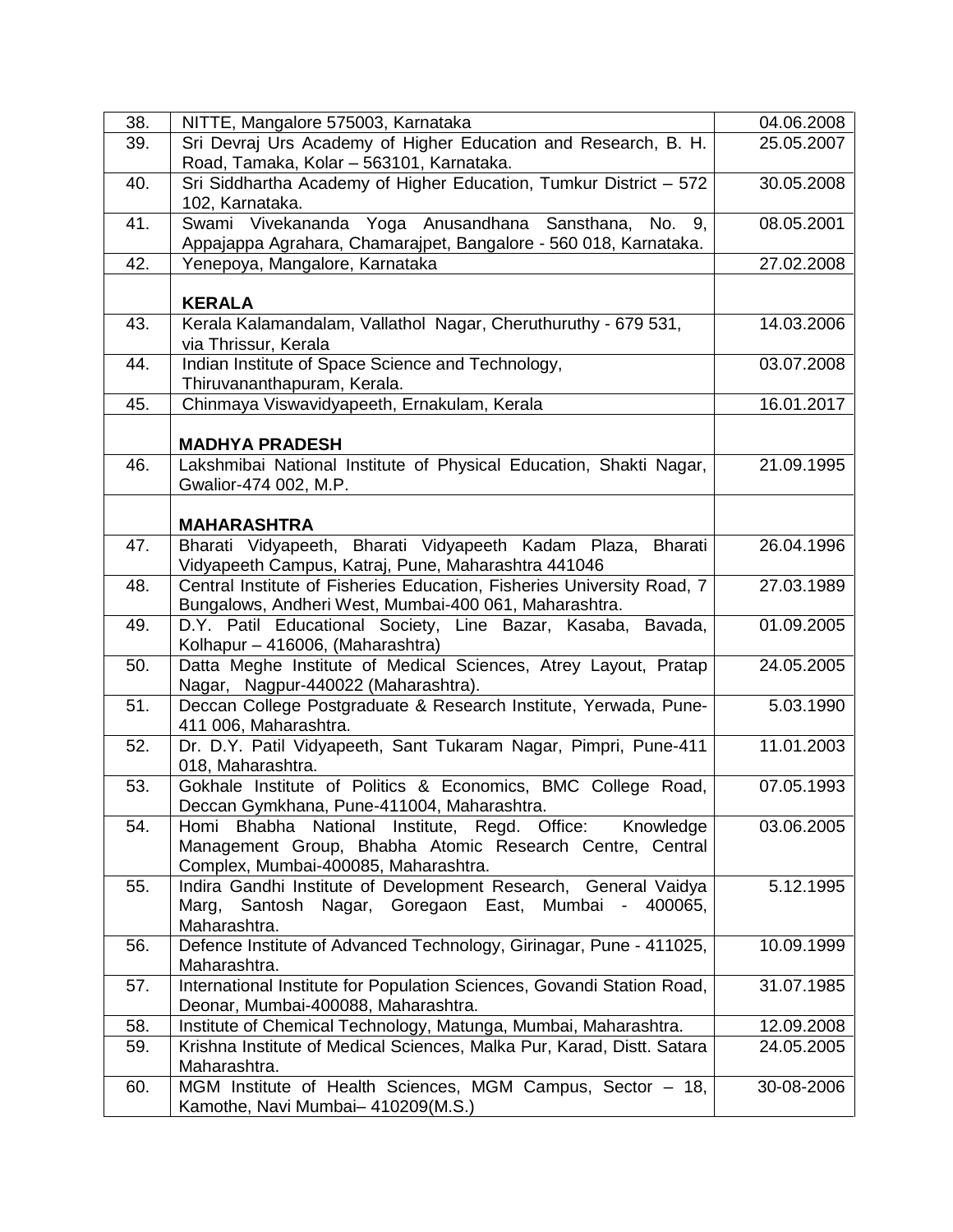| 61. | Narsee Monjee Institute of Management Studies, VL Mehta Road,<br>Vile Parle West, Mumbai-400056, Maharashtra                            | 13.01.2003 |
|-----|-----------------------------------------------------------------------------------------------------------------------------------------|------------|
| 62. | Padmashree Dr. D.Y. Patil Vidyapeeth, Vidya Nagar, Sector 7, Nerul,                                                                     | 20.06.2002 |
| 63. | Navi Mumbai - 400706, Maharashtra.<br>Pravara Institute of Medical Sciences, P.O.-Loni BK-413 736, District                             | 29.09.2003 |
| 64. | Ahmednagar, Maharashtra.<br>SYMBIOSIS International, Gram: Lavale, Tal: Mulshi, Dist: Pune-                                             | 6.05.2002  |
|     | 412115, Maharashtra                                                                                                                     |            |
| 65. | Tata Institute of Fundamental Research, Homi Bhabha Road,<br>Mumbai - 400005, Maharashtra.                                              | 7.05.2002  |
| 66. | SYMBIOSIS International, Gram: Lavale, Tal: Mulshi, Dist: Pune-<br>412115, Maharashtra                                                  | 29.04.1964 |
| 67. | Tilak Maharashtra Vidyapeeth, Vidyapeeth Bhawan, Gultekedi, Pune-<br>411037, Maharashtra.                                               | 28.04.1987 |
|     | <b>ORISSA</b>                                                                                                                           |            |
| 68. | Kalinga Insitute of Industrial Technology, AT/PO KIIT Patia, Khurda,<br>Bhubaneshwar - 751024, Orissa.                                  | 16.02.2004 |
| 69. | Kalinga Institute of Social Sciences, Bhubaneswar, Odisha.                                                                              | 25.8.2017  |
| 70. | Shiksha 'O' Anusandhan, J - 15, Khandagiri, Bhubaneswar, Orissa -<br>751030                                                             | 17.07.2007 |
|     | <b>PUNJAB</b>                                                                                                                           |            |
| 71. | Sant Longowal Institute of Engineering and Technology (SLIET),<br>Longowal, District Sangrur 148106, Punjab                             | 10.04.2007 |
| 72. | Thapar Institute of Engineering & Technology, Thapar Technology<br>Campus, Bhadson Road, Patiala - 147004, Punjab.                      | 30.12.1985 |
|     | <b>PONDICHERRY</b>                                                                                                                      |            |
| 73. | Sri Balaji Vidyapeeth, Mahatma Gandhi Medical College Campus,<br>Pondy-Cuddalore Main Road, Pillaiyarkuppam - 607402. Pondicherry.      | 04.08.2008 |
|     | <b>RAJASTHAN</b>                                                                                                                        |            |
| 74. | Banasthali Vidyapith, Banasthali-304022, Rajasthan.                                                                                     | 25.10.1983 |
| 75. | Birla Institute of Technology & Science, Pilani-333031, Rajasthan.                                                                      | 27.06.1964 |
| 76. | IIS, Gurukul Marg, Mansarovar, Jaipur, Rajasthan.                                                                                       | 02.02.2009 |
| 77. | Institute of Advanced Studies in Education, Gandhi Vidya Mandir,<br>Sardarshahr - 331 401, Distt. Churu, Rajasthan.                     | 25.06.2002 |
| 78. | Jain Vishva Bharati Institute, Box No. 6, Ladnun, Nagaur-341306,<br>Rajasthan.                                                          | 20.03.1991 |
| 79. | Nagar Rajasthan Vidyapeeth, Udaipur-331401,<br>Janardan<br>Rai<br>Rajasthan.                                                            | 12.01.1987 |
| 80. | National Instiute of Ayurveda (NIA), Jorawar Singh Gate, Amer Road,<br>Jaipur-302002, Rajasthan.                                        | 09.11.2020 |
| 81. | The LNM Institute of Information Technology, Gram - Rupa ki Nagal,<br>Post - Sumel, Via Kanota, Dist. - Jaipur - 303012 (Rajasthan).    | 3.2.2006   |
|     | <b>TAMILNADU</b>                                                                                                                        |            |
| 82. | Academy of Maritime Education and Training, 5107, H2, 2 <sup>nd</sup> Avenue,<br>1 <sup>st</sup> Floor, Anna Nagar, Chennai – 600 0 40. | 21.08.2007 |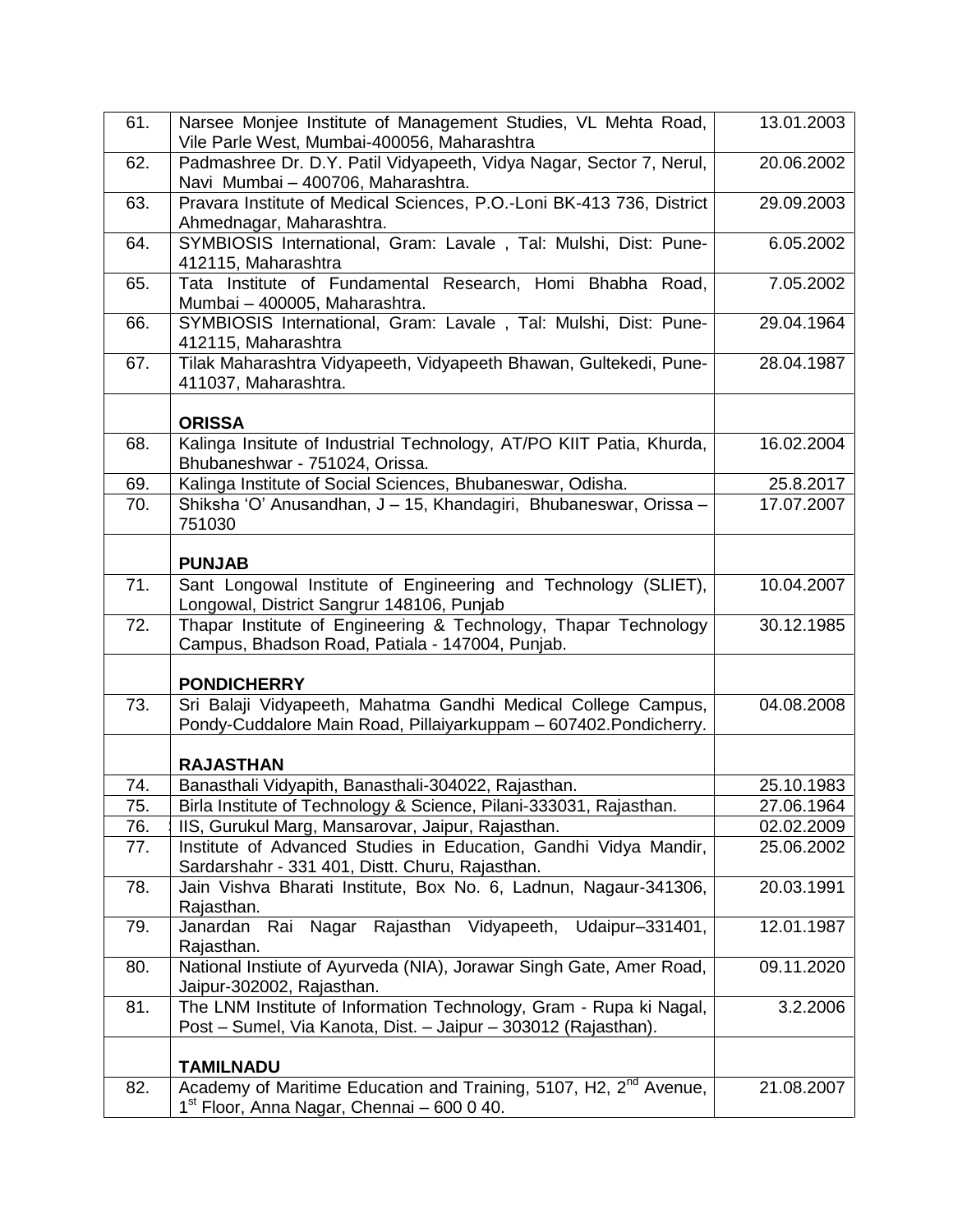| 83.  | Amrita Vishwa Vidyapeetham, Ettimadai Post, Coimbatore-641 105,<br>Tamilnadu.                                                                     | 13.01.2003 |
|------|---------------------------------------------------------------------------------------------------------------------------------------------------|------------|
| 84.  | Avinashilingam Institute for Home Science & Higher Education for<br>Women, Bharathi Park Road, Coimbatore-641 043, Tamilnadu.                     | 8.06.1988  |
| 85.  | B.S. Abdur Rahman Crescent Institute of Science and Technology,<br>Vandalur, Chennai, Tamil Nadu.                                                 | 16.12.2008 |
| 86.  | Bharath Institute of Higher Education & Research, 173, Agharam<br>Road, Selaiyur, Chennai-600 073, Tamilnadu.                                     | 4.07.2002  |
| 87.  | Chennai Mathematical Institute, Plot H1, SIPCOT IT Park, Padur<br>Post, Siruseri- 603 103, Chennai (Tamilnadu)                                    | 15.12.2006 |
| 88.  | Chettinad Academy of Research and Education (CARE), Padur,<br>Kelambakkam, Kancheepuram District, Tamil Nadu.                                     | 04.08.2008 |
| 89.  | Gandhigram Rural Institute, Gandhigram, Dindigul-624302, TN.                                                                                      | 03.08.1976 |
| 90.  | Hindustan Institute of Technology and Science (HITS), Padur, Old<br>Mahabalipuram Road, Kelamballam, Kancheepuram District. (TN).                 | 05.05.2008 |
| 91.  | Kalasalingam Academy of Research and Higher Education, Anand<br>Nagar, Krishnankoil, Virudhunagar - 626190, via Srivilliputhrur, (TN).            | 1984       |
| 92.  | Karunya Institute of Technology and Sciences, Karunya Nagar,<br>Coimbatore-641114 (Tamil Nadu).                                                   | 23.06.2004 |
| 93.  | Karpagam Academy of Higher Education, Pollachi Main Road,<br>Coimbatore, Tamilnadu.                                                               | 25.08.2008 |
| 94.  | Dr. M.G.R. Educational and Research Institute, Periyar EVR Salai<br>(NH 4 Highway), Maduravoyal, Chennai-600 095, Tamilnadu.                      | 21.01.2003 |
| 95.  | Meenakshi Academy of Higher Education and Research, No. 12,<br>Vembuli Amman Koil Street, West K.K. Nagar, Chennai-600 078,<br>Tamilnadu.         | 31.03.2004 |
| 96.  | Noorul Islam Centre for Higher Education, Kumaracoil, Thuckalay,<br>Kanyakumari District, Tamil Nadu - 629 175.                                   | 08.12.2008 |
| 97.  | Periyar Maniammai Institute of Science & Technology (PMIST),<br>Periyar Nagar, Vallam, Thanjavur -613 403, Tamil Nadu                             | 17.08.2007 |
| 98.  | Ponnaiyah Ramajayam Institute of Science & Technology (PRIST),<br>Yagappa Chavadi, Thanjavur - 614 904, Tamilnadu                                 | 04.01.2008 |
| 99.  | S.R.M Institute of Science and Technology, 2, Veerasamy Street,<br>West Mambalam, Chennai-600 033, Tamilnadu.                                     | 2.08.2002  |
| 100. | Sathyabama Institute of Science and Technology, Jappiaar Nagar,<br>Old Mamallpuram Road, Chennai - 600119, (T.N).                                 | 16.07.2001 |
| 101. | Saveetha Institute of Medical and Technical Sciences, Post Box No.<br>6, No. 162, Poonamalle High Road, Velappanchavadi, Chennai-<br>600077 (TN). | 18.03.2005 |
| 102. | Shanmugha Arts, Science, Technology & Research Academy<br>(SASTRA), Tirumalai Samudram, Thanjavur - 613402, Tamilnadu.                            | 26.04.2001 |
| 103. | Sri Chandrasekharendra Saraswathi Vishwa Mahavidyalaya, Sri<br>Jayendra Saraswathi Street, Enathur, Kancheepuram-631561, TN                       | 26.05.1993 |
| 104. | Sri Ramachandra Medical College and Research Institute,<br>$\mathbf{1},$<br>Ramachandra Nagar, Chennai-600116.                                    | 29.09.1994 |
| 105. | St. Peter's Institute of Higher Education and Research, Konicalla<br>Camp Road, Avadi, Chennai, Tamilnadu.                                        | 26.05.2008 |
| 106. | Vel's Institute of Science, Technology & Advanced Studies (VISTAS),<br>Pallavaram, Chennai, Tamilnadu                                             | 04.06.2008 |
| 107. | Vellore Institute of Technology, Vellore - 632 014 (Tamilnadu).                                                                                   | 19.06.2001 |